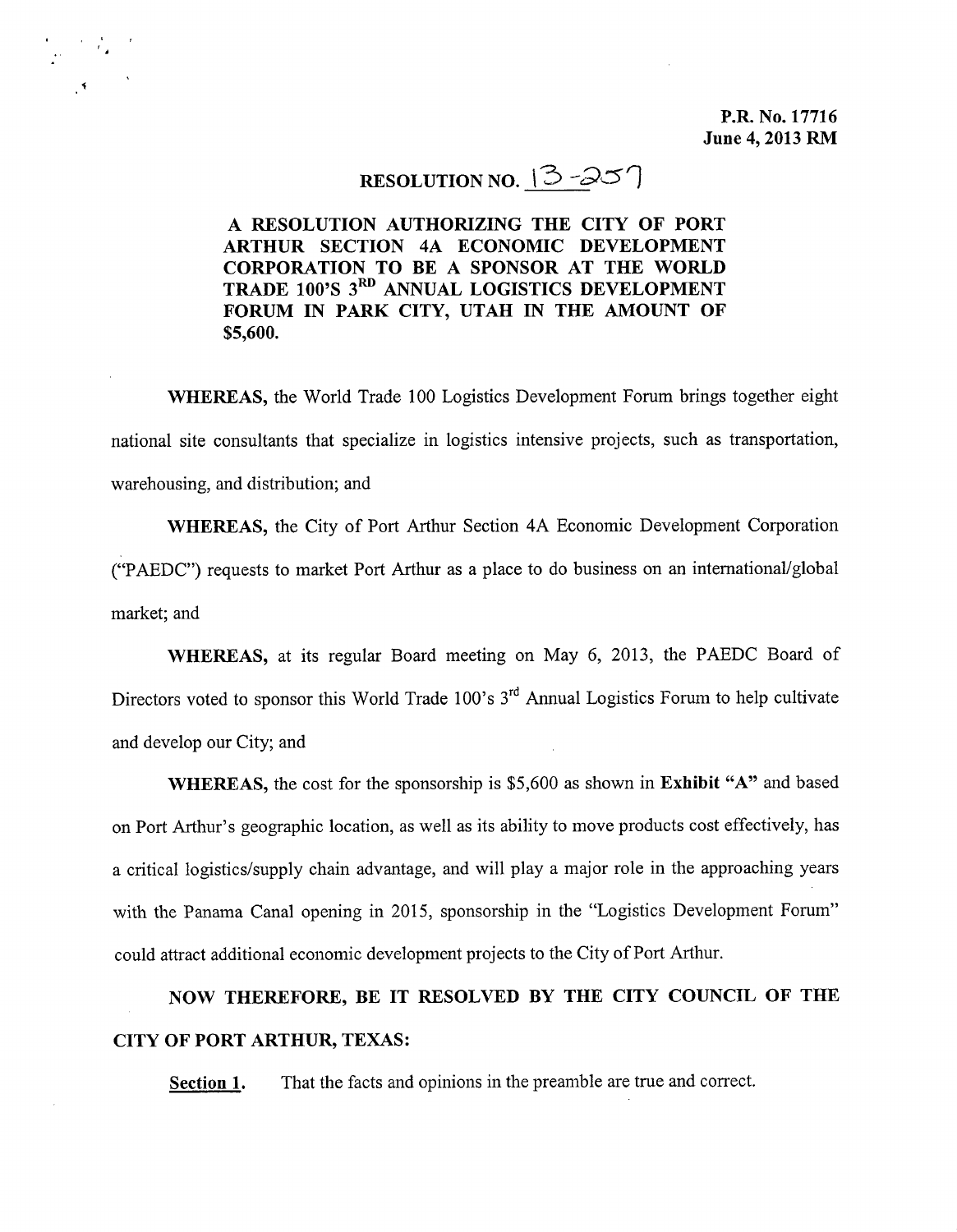**Section 2.** That the City Council approves the PAEDC to be a key player and sponsor at the World Trade 100 3<sup>rd</sup> Annual Logistic Forum in Park City, Utah in the amount of \$5,600

**Section 3.** That a copy of the caption of this Ordinance be spread upon the Minutes of the City Council.

**READ, ADOPTED AND APPROVED** on this  $\frac{1}{1}$  day of  $\frac{1}{2}$  day  $\frac{1}{2}$ .D., 2013, at a Meeting of the City Council of the City of Port Arthur, Texas, by the following vote: AYES: lamson  $\ddot{\phantom{1}}$  $z_{\mathrm{D}}$ ىنىڭ ا Mayor:  $O(x)$  $\bigcap_{\alpha}$ Councilmembers: c

NOES:  $\sqrt{}$ 

Deloris "Bobbie" Prince, Mayor

**ATTEST:**

City Secretary QU Sherri Bellard

**APPROVED:**

Floyd Batter, PAEDC CEO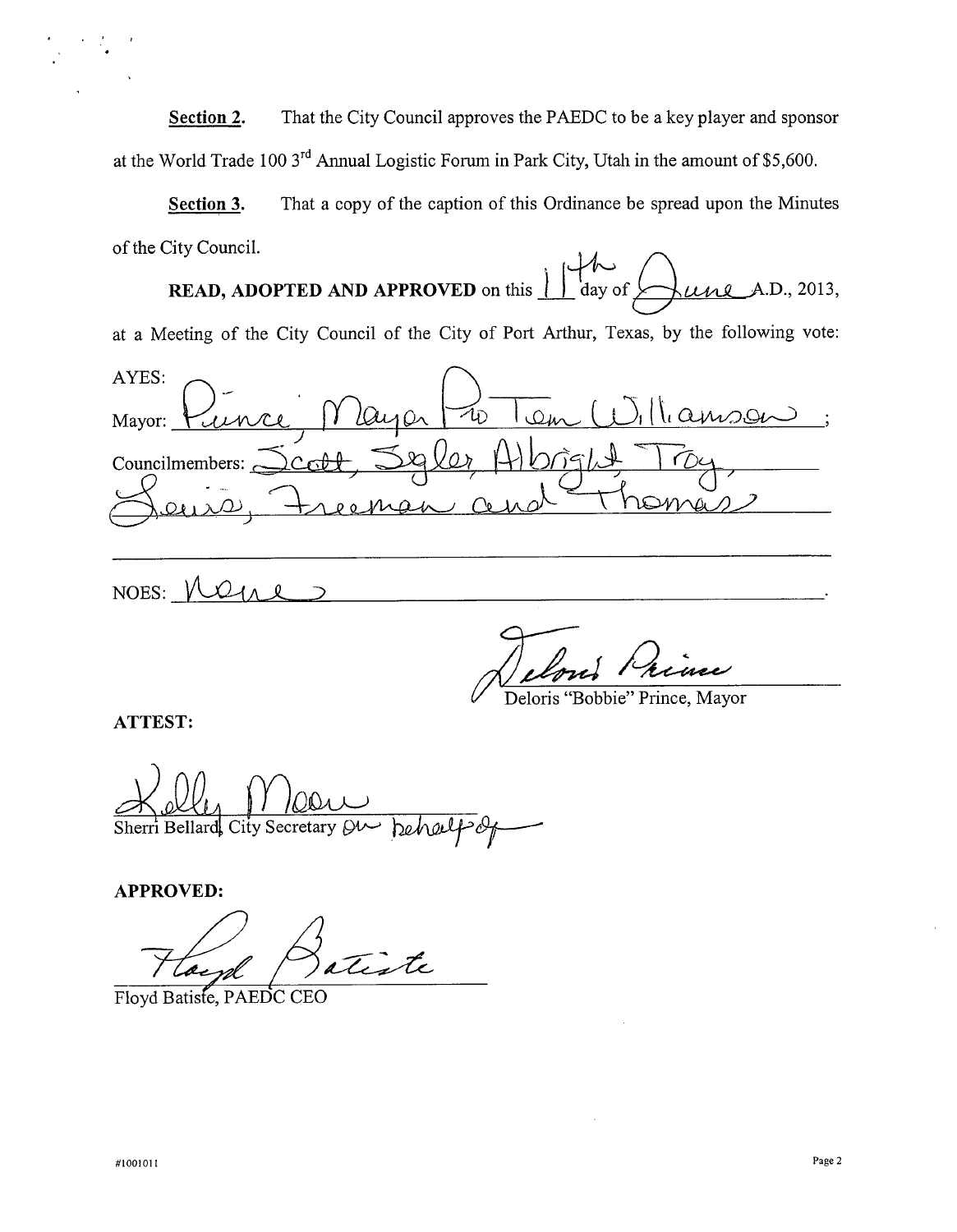APPROVED AS TO FORM: 7

Guy N. Goodson, PAEDC Attorney

#### **APPROVED AS TO FORM:**

 $V$ alecia R. Tizeno, City Attorney *<sup>~</sup> ~~J.z~* 'Z

**APPROVED AS TO AVAILABILITY OF FUNDS:**

 $\sim$ 

 $\mathbb{Z}$ 

*tt1Ll~*

Deborah Echols, Director of Finance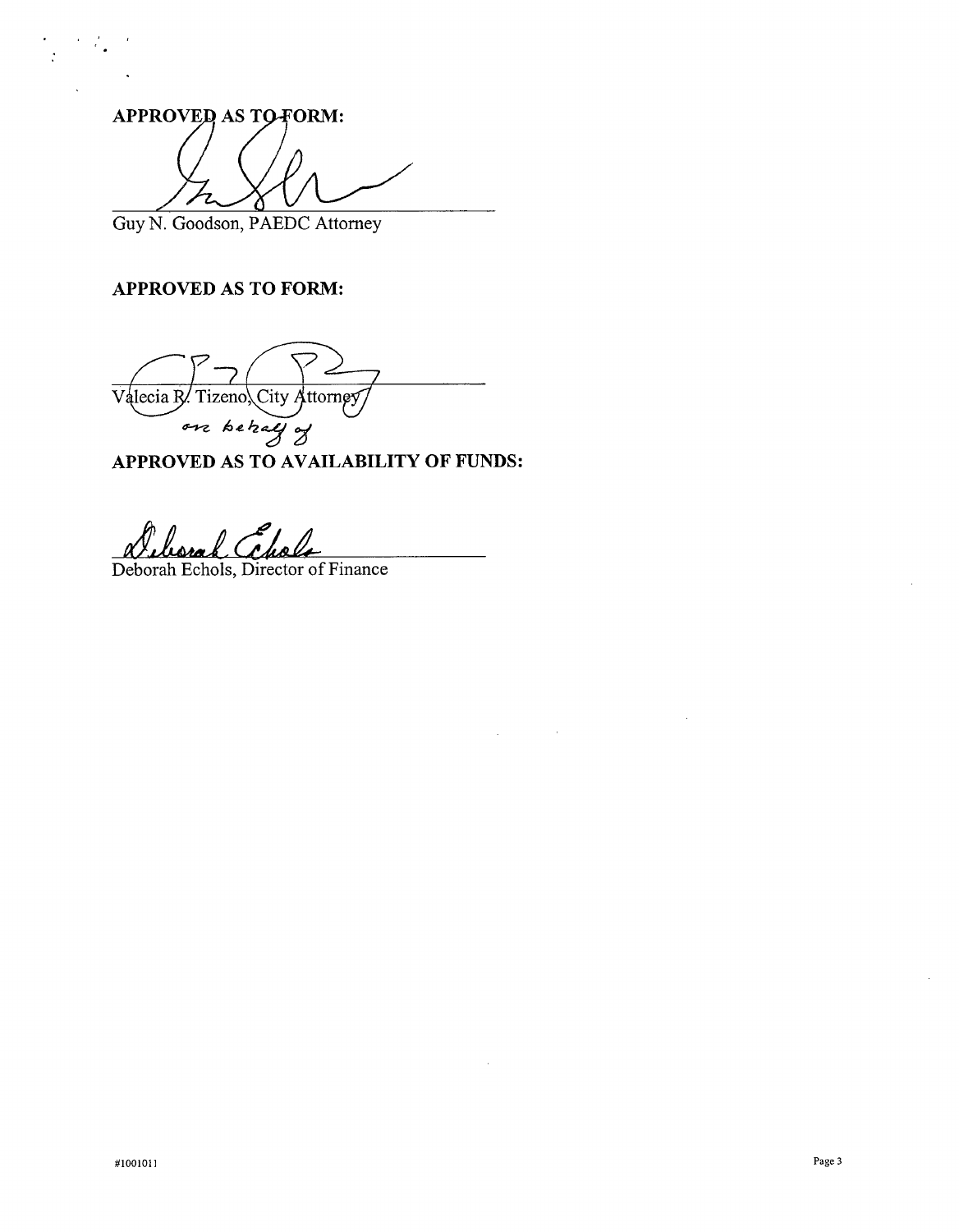# Exhibit "A"

. '. . .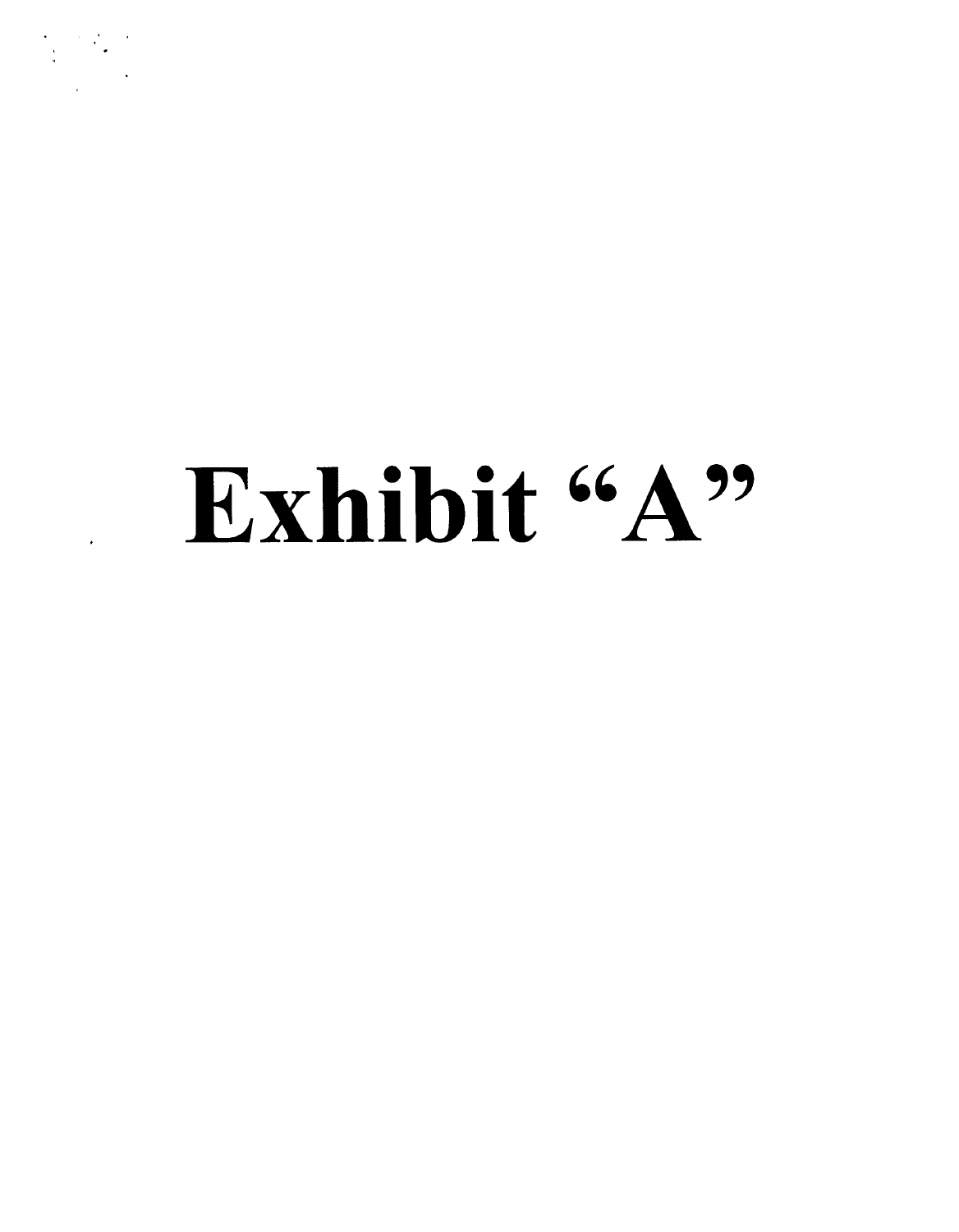

#### Invoice

|                                    | Invoice Number 1161453-55821623                               |
|------------------------------------|---------------------------------------------------------------|
| Registration ID: 55821623          |                                                               |
| <b>Registration Date: 5/9/2013</b> |                                                               |
| <b>Invoice Date: 5/9/2013</b>      |                                                               |
|                                    | <b>Issued By:</b> Logistics Development Forum 2012            |
|                                    | <b>Event: ADMIN: Logistics Development Forum 2013</b>         |
|                                    | Date/Time: Tuesday, August 06, 2013 - Friday, August 09, 2013 |

#### **Registrants**

| <b>Name</b>            | <b>Registration</b> | Company/Organization                                   | Registrant<br>Type |
|------------------------|---------------------|--------------------------------------------------------|--------------------|
| RaNoda McClain-<br>Lee | 55821623            | <b>Port Arthur Economic Development</b><br>Corporation | Sponsorship        |

#### Billina Information

aNoda McClain-Lee r'ort Arthur Economic Development Corporation 4173 39th Street ' Port Arthur, TX 77642 4099630579 [rmcclain-Iee@paedc.org](mailto:rmcclain-Iee@paedc.org)

Hayd 3 atiste

Fees

 $\epsilon$ 

| Fee                                                   | Quantity | <b>Unit Price</b> | Amount     |  |
|-------------------------------------------------------|----------|-------------------|------------|--|
| Fee                                                   |          |                   |            |  |
| Sponsorship                                           |          |                   |            |  |
| --- Sponsorship                                       | 1        | \$5,600.00        | \$5,600.00 |  |
| Sponsorship Event Fee                                 | 1        | \$0.00            | \$0.00     |  |
| Subtotal:                                             |          |                   | \$5,600.00 |  |
| Total:                                                |          |                   | \$5,600.00 |  |
| By using a discount code, you have saved: \$1,400.00. |          |                   |            |  |

#### **Transactions**

ſ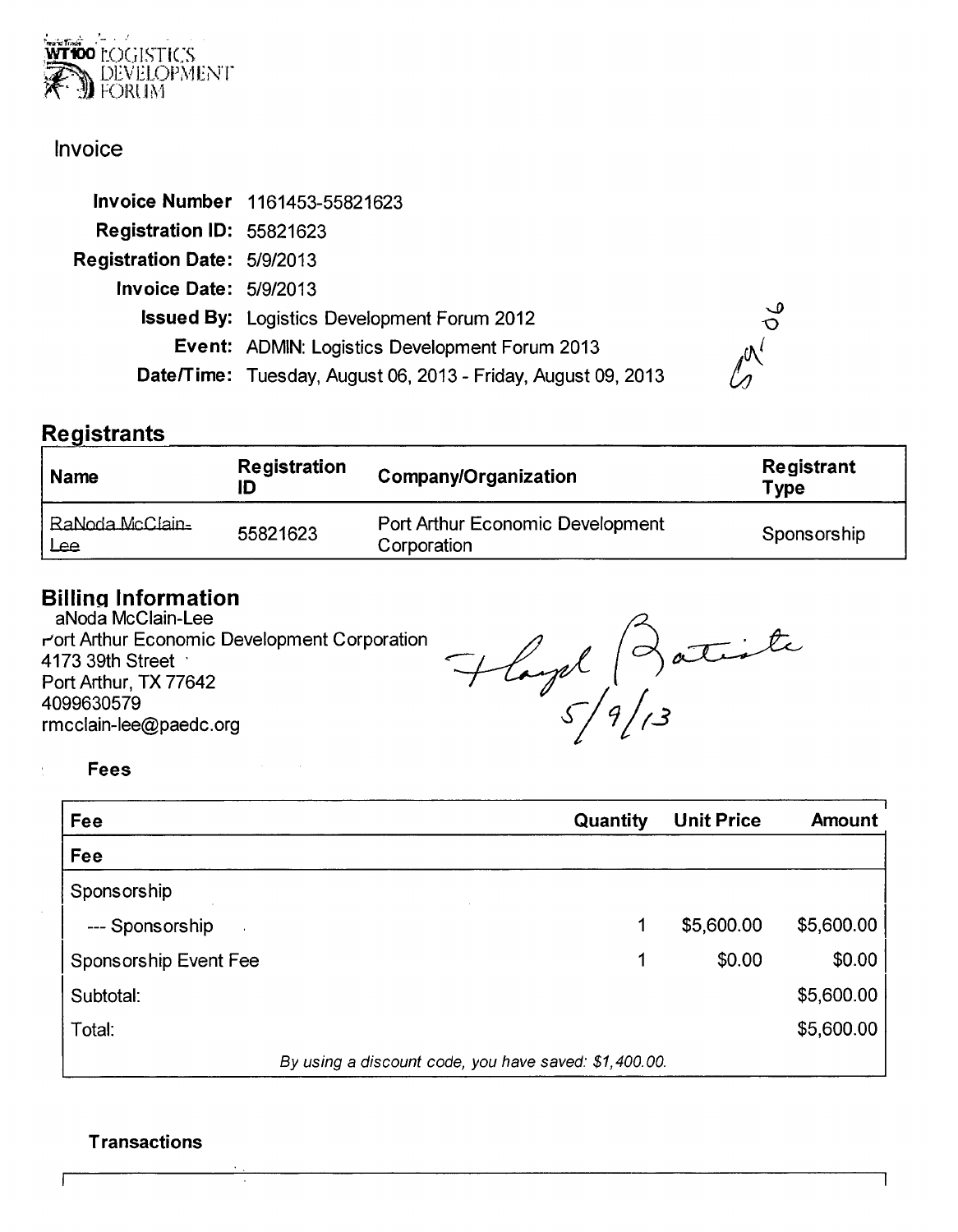| <b>Transaction Type</b>   | Date     | Amount     | <b>Balance</b> |
|---------------------------|----------|------------|----------------|
| <b>Transaction Amount</b> | 5/9/2013 | \$5,600.00 | \$5,600.00,    |
| <b>Current Balance:</b>   |          |            | \$5,600.00     |

#### **Payment Method**

**Payment Method:** Other Payment Method

 $\sim$ 

#### **Payment Instructions**

Credit Card is preferred method of payment. Please contact Boundy at 847-405-4124 or boundyg@bnpmedia.com to process.

For check payments, make your check payable to "BNP Media". Include "Logistics Development Forum" in the notes section. Mail to: Dawn Thibodeaux BNP Media, Accounting 2401 W. Big Beaver Rd., Suite 700 Troy, MI 48084

 $\epsilon$ 

For bank transfers call Dawn Thibodeaux at 248-244-6256

 $\overline{a}$ 

 $\mathcal{A}$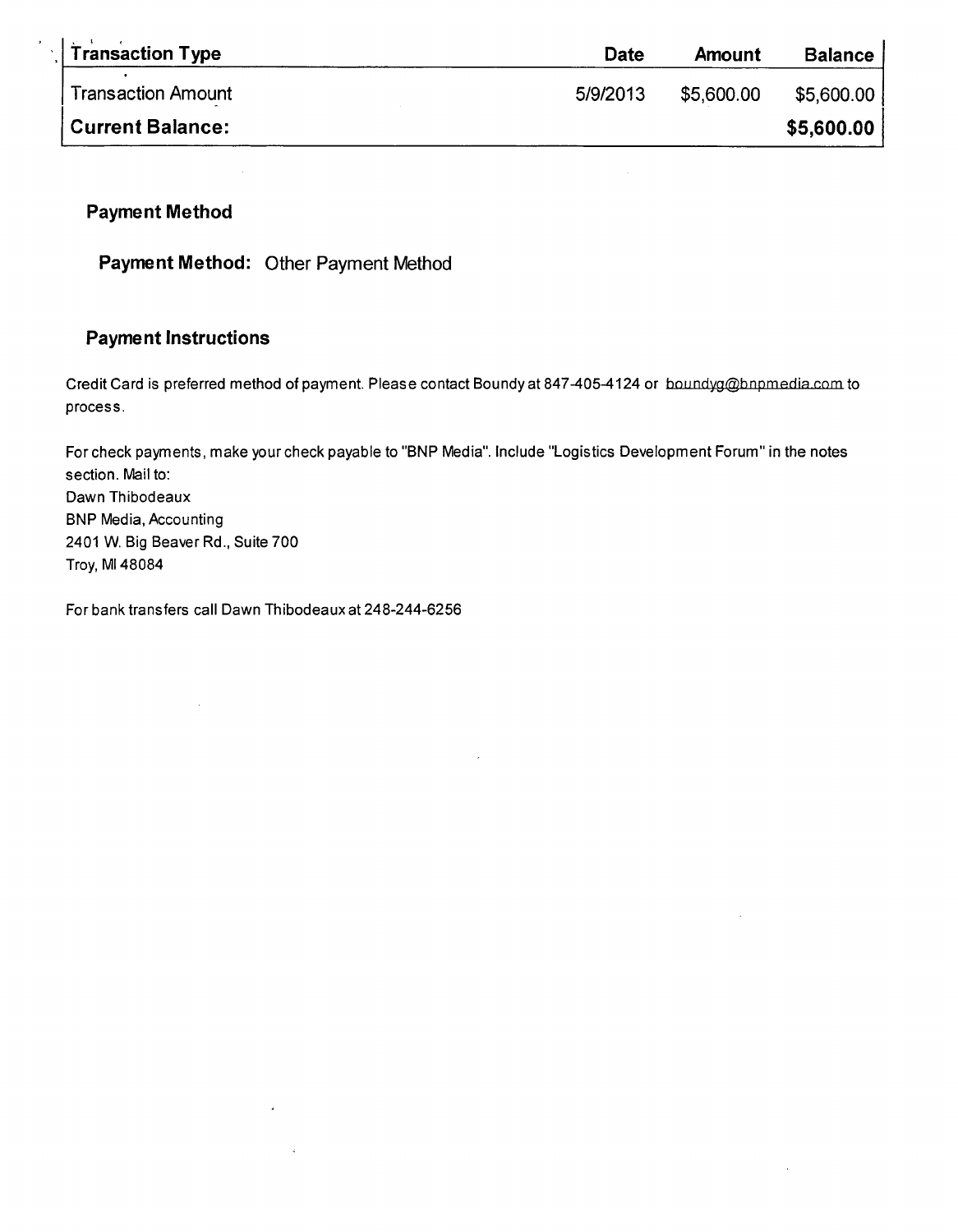#### Ranoda McClain-lee

From: Sent: To: Subject: Logistics Development Forum <wtlOOed@gmail.com> Wednesday, May 29, 2013 7:01 AM [rmcclain-Iee@paedc.org](mailto:rmcclain-Iee@paedc.org) test

View this email in your browser, Click Here.



# $\mathcal{L}$  DEVELOPMENT August 6-9, 2013  $\mathbb{R}^*$  FORUM Park City, Utah

## SESSIONS AND ONE-ON-ONE MEETINGS WITH INDUSTRY EXPERTS THIS \VEEK'S HIGHLIGHTED SESSIONS:

#### The Supply & Demand of Logistics Education



#### Page Siplon

Executive Director, Georgia Center of Innovation for logistics logistics plays an increasingly complex and critical role in corporate operations and competitiveness, and companies must hire an educated and properly trained workforce in order to grow. Page Siplon, the Center's executive director will discuss the supply and demand of the logistics workforce, potential gaps the industry may see in the future, and current and emerging factors that are causing them.

#### Developing a Value Proposition for Logistics Driven Investment Attraction



#### Lois Yates Partner, GLD Partners

Logistics has always been a prime consideration in location decisions, but recent trends are pushing companies to take an even harder look at how well a location can accommodate their logistics needs. This session will define the steps a community should take to identify their logistics infrastructure strengths and weaknesses and the competitive opportunities that can be developed to differentiate them for investment attraction.

Our Speaker Lineup Also Includes:

- Paige Webster
- Tim Feemster



#### Top 5 Reasons to Attend:

1 Educational Sessions covering the importance of logistics in the site location decision